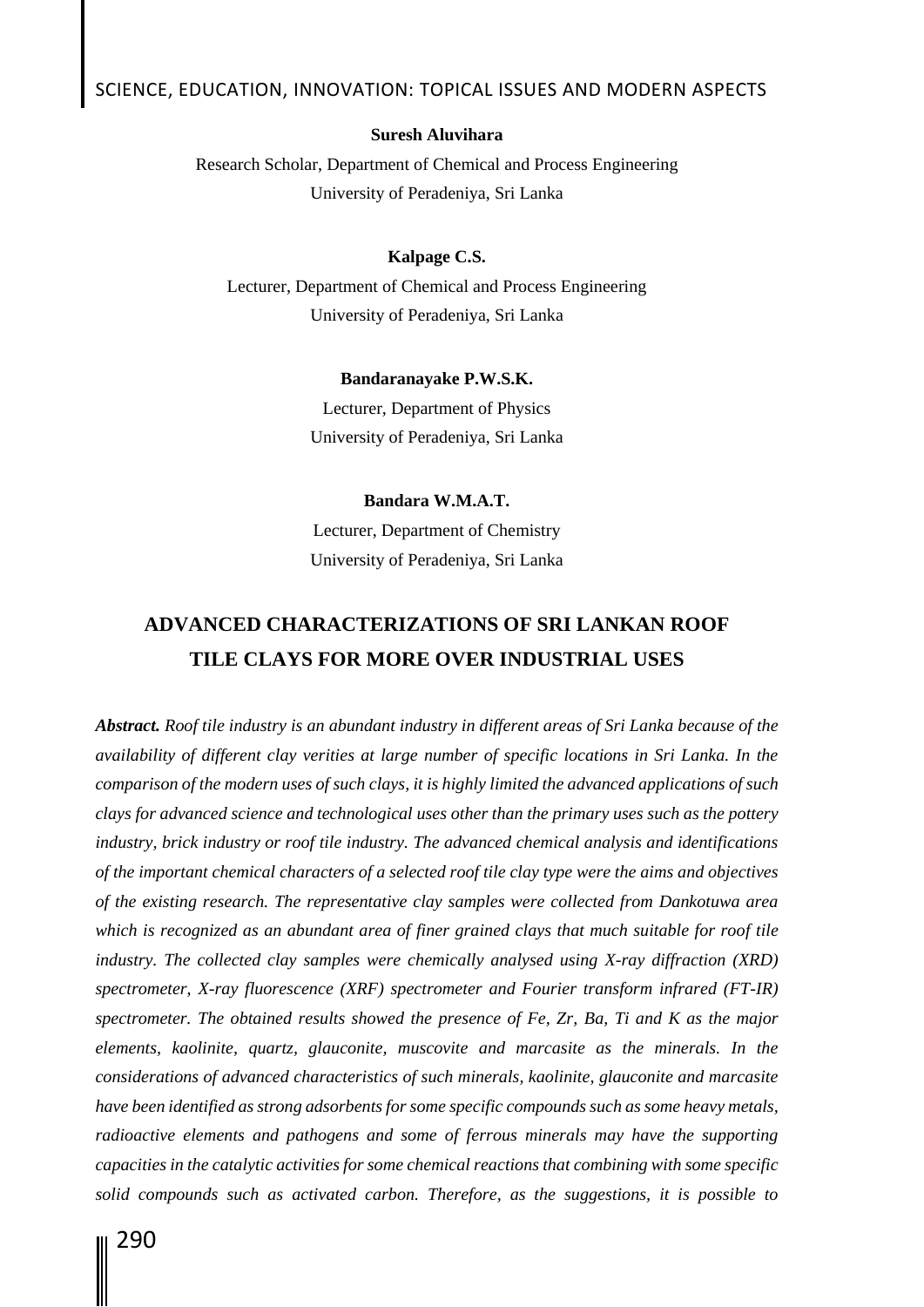*recommend the developments and enhancements for such clays for the uses in the waste water treatment applications and catalytic activities as a supporting material in various forms such as the bulks, composite materials or nano-materials.*

*Keywords: Roof tile clay, X-ray diffraction (XRD) characterization, X-ray fluorescence (XRF) characterization, Fourier transform infrared (FT-IR) characterization, Advanced industrial uses*

# **1. Introduction**

Clays have been identified as multi-purpose materials because of the specific characteristics of most of clays including the variations in chemical compositions, physical properties and mechanical behaviors. According to the chemical compositions of mainly found clays, there were investigated the presence of kaolinite and montmorillonite as the common minerals in such clays [1, 2, 3, 4, 5].

In addition that there were observed the presence of Si, Fe, Ca, Mg, K, Ti (in the form of their oxides) and some of heavy metals (trace elements) as the common elements in most of well known clay varieties [1-10]. In the existing research, there were expected to investigate the chemical composition and mineralogy of a selected industrially using clay variety and disclose the advanced uses of such clay type.

### **2. Materials and Methodology**

The representative clay samples were collected from Dankotuwa area in Sri Lanka which is a well-known area for clay deposits and roof tile manufacturing.



Fig. 1. **(a) Sample collected area and (b) a representative clay sample**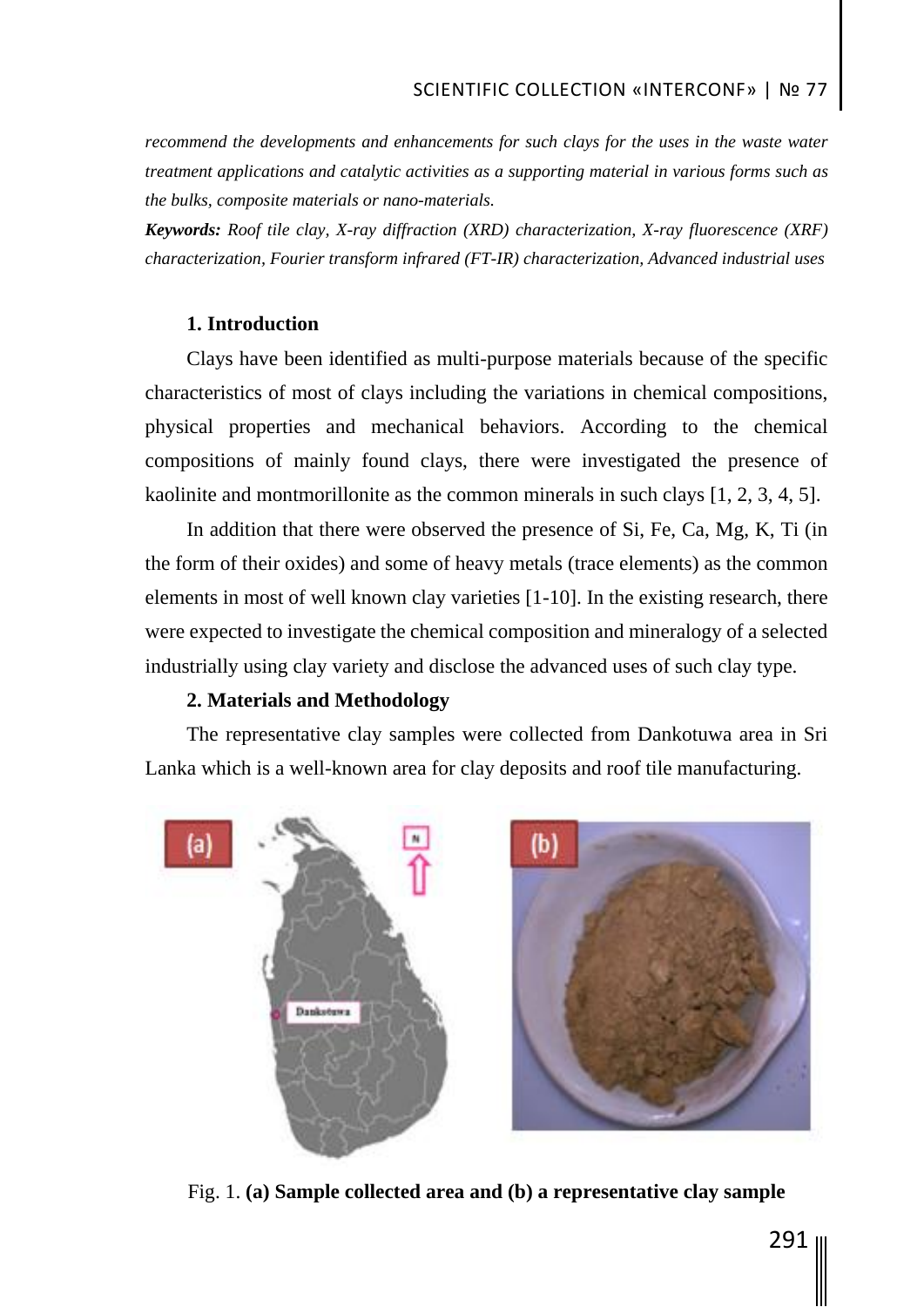The collected clay samples were well handled using non-contaminated tools and stored in cleaned polythene bags.

A few of sub-portions were separated from the initial clay mass and those subportions were oven dried for 24 hours at 110C and crushed using ceramic crucible and ball mills as necessary while obtaining powdered samples.



Fig. 2. **(a) Oven, (b) ceramic crucible, (c) ball mill and (d) powdered clay**

Three representative clay samples were chosen from the prepared clay powder using the coning and quartering method which is most suitable sample selection method for solid powdered materials.



Fig. 3. **Coning and quartering method**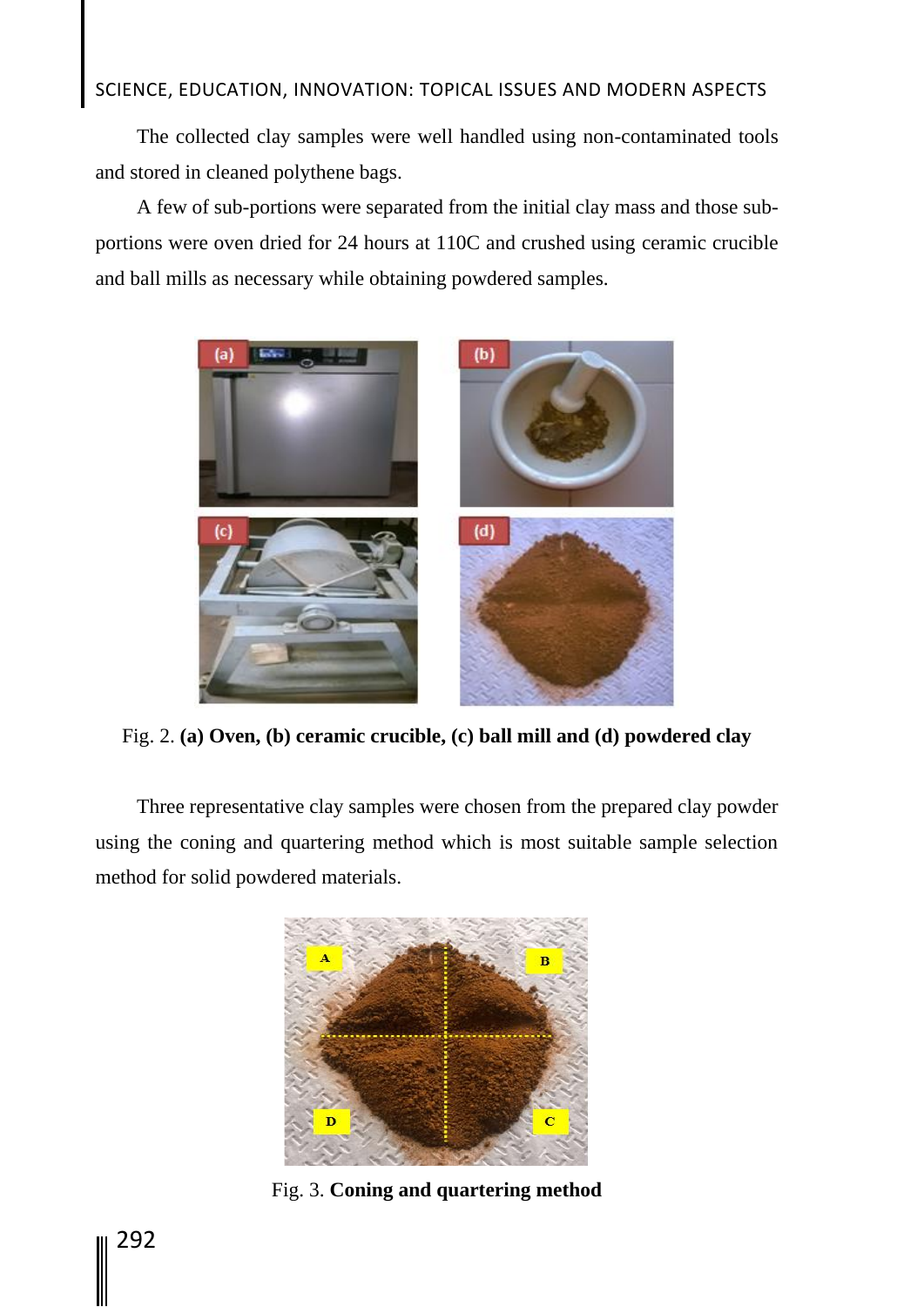The selected representative clay samples were analyzed using following analytical instruments based upon the mentioned objectives.

– X-ray Diffraction (XRD) Spectrometer - Mineralogy of the clay

– X-ray Fluorescence (XRF) Spectrometer- Elemental chemical composition of the clay

– Fourier Transform Infrared (FT-IR) Spectrometer- Chemical structure of the clay



Fig. 4. **(a) X-ray diffraction (XRD) spectrometer, (b) Fourier transforms infrared (FT-IR) spectrometer and (c) X-ray fluorescence (XRF) spectrometer**

# **3. Results and Discussion**

The elemental chemical composition of the selected roof tile clay is shown in the Figure 5.



Fig. 5. **X-ray fluorescence (XRF) spectroscopy of roof tile clay**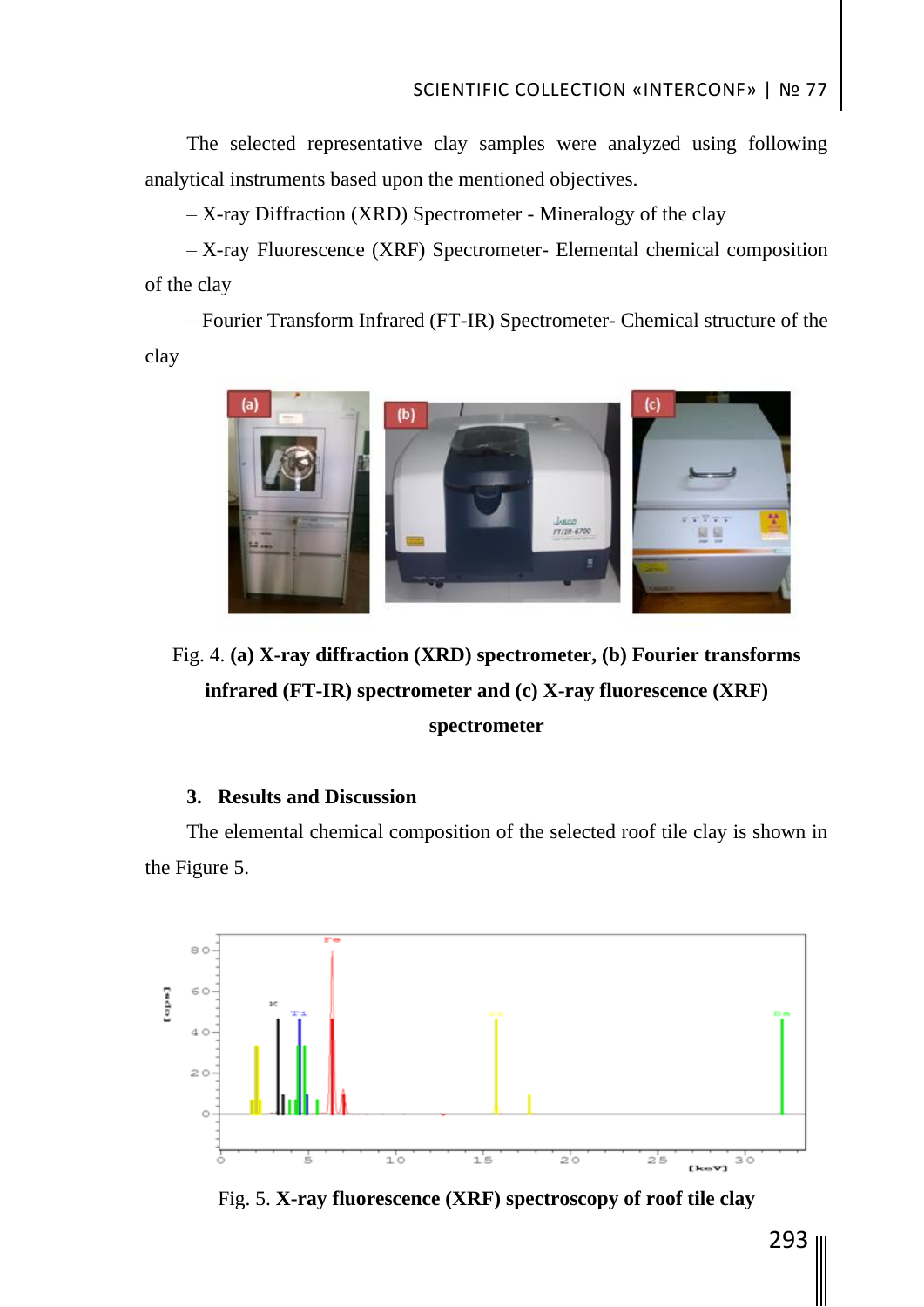The important observations of the above graph have been summarized in the Table 1.

*Table 1*

| --<br>Alement              |                                 | .                | m<br>Kα<br>υa                         | -    | $-$<br>д,  |
|----------------------------|---------------------------------|------------------|---------------------------------------|------|------------|
| $\mathcal{O}_0$<br>`ontent | $\overline{\phantom{a}}$<br>- - | $\Omega$<br>ر. ر | $\sim$ 0.0<br>$\cup \, \cdot \, \cup$ | J.JU | --<br>12.v |

**Elemental chemical composition of roof tile clay**

These metallic elements are usually found in clays/soils in the forms of their oxides because of the reaction with the moisture. There was not found any hazardous element such as the heavy metals even though the  $Ba^{2+}$  is toxic in aqueous solutions [5, 8, 9, 10].

The mineralogy of the selected roof tile clay is shown in the Figure 6.



Fig. 6. **X-ray diffraction (XRD) spectroscopy of roof tile clay** 

According to the highlighted peaks of  $2\Theta$  at  $14^0$ ,  $20^0$ ,  $26^0$ ,  $45^0$  and  $65^0$ , it was indicated the presence of kaolinite as a mineral in a lower amount because of the low intensity of the major peaks [1, 2, 5, 7].

In the consideration of the chemical formula of kaolinite  $Al_2(Si_2O_5)$  (OH)<sub>4,</sub> the Al would be a major element even though it was not detected in the elemental chemical composition experiment [5,7].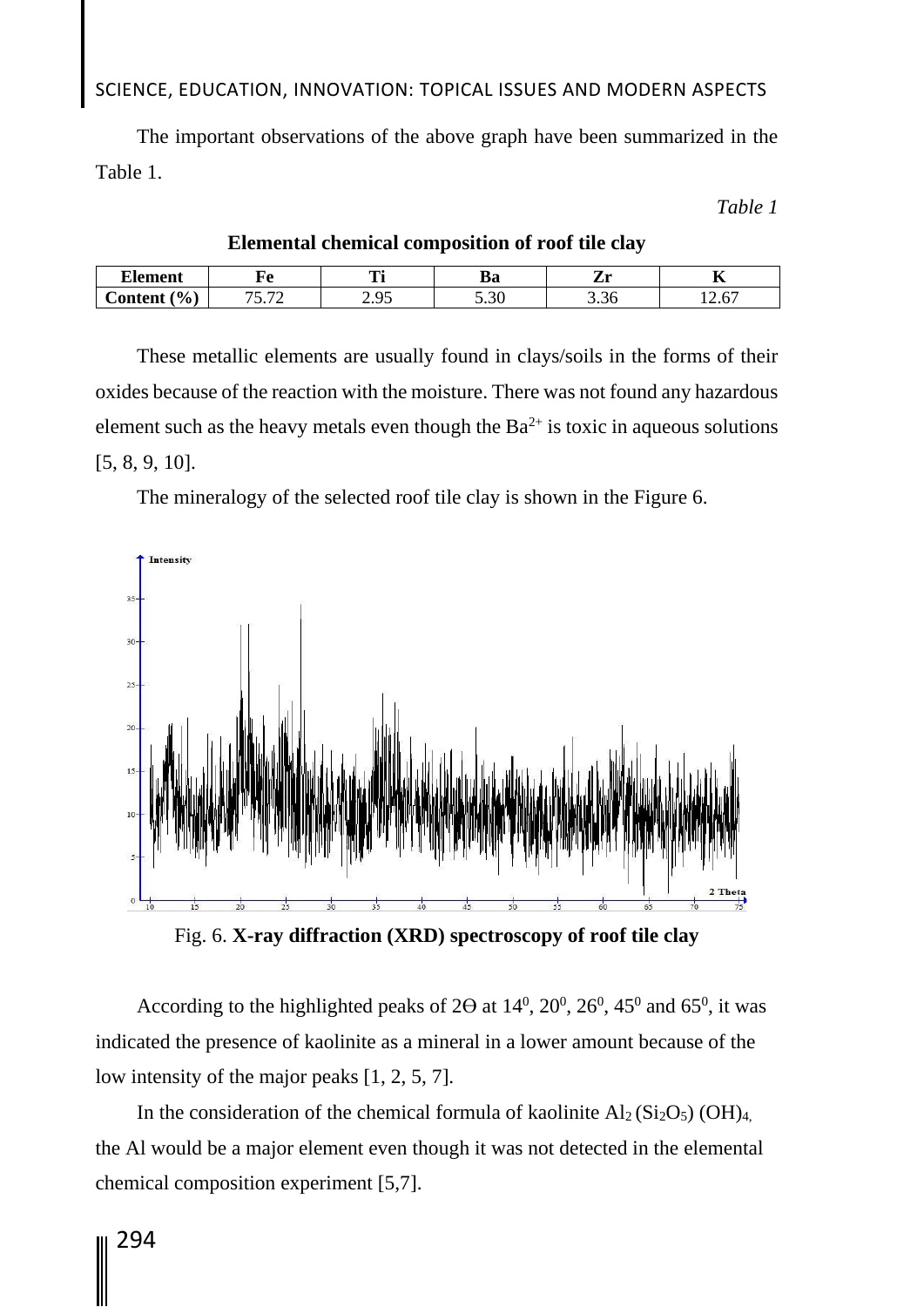The chemical structural analysis results of roof tile clay are shown in the Figure 7.



Fig. 7. **Fourier transforms infrared (FT-IR) (transmittance) spectroscopy of roof tile clay**

A discussion on the above spectrum is given in the Table 2 [1, 2, 3, 4, 5, 6, 9].

*Table 2*

| Wave number $(cm^{-1})/$<br><b>Obtained</b>                        | Wave number $(cm^{-1})/$<br><b>Reference</b> | <b>Functional groups/Minerals</b>                                                                  |  |  |  |
|--------------------------------------------------------------------|----------------------------------------------|----------------------------------------------------------------------------------------------------|--|--|--|
| ~2700                                                              | 3698                                         | O-H stretching                                                                                     |  |  |  |
| $\sim$ 3700, $\sim$ 3650, $\sim$ 1100, $\sim$ 900,<br>$~100, -550$ | 3698, 3652, 1095, 908,<br>689, 528           | Kaolinite $Al2(Si2O5)(OH)4$                                                                        |  |  |  |
| ~1100,~800,~450                                                    | 1075, 790, 452                               | Quartz $SiO2$                                                                                      |  |  |  |
| ~1000                                                              | 1001                                         | Muscovite<br>$KAl2(AlSi3O10)(OH)2$                                                                 |  |  |  |
| ~1000                                                              | 1006                                         | Glauconite<br>(K, Na)(Mg, Fe)(Fe, Al)<br>$(Si, Al)$ <sub>4</sub> O <sub>10</sub> (OH) <sub>2</sub> |  |  |  |
| $\sim$ 400                                                         | 407, 396                                     | Marcasite FeS <sub>2</sub>                                                                         |  |  |  |

**Remarks of the structural analysis of roof tile clay**

According to the analysis and remarks of Table 2, there were found a few of common clay minerals while obtaining the majority with Fe minerals. Based upon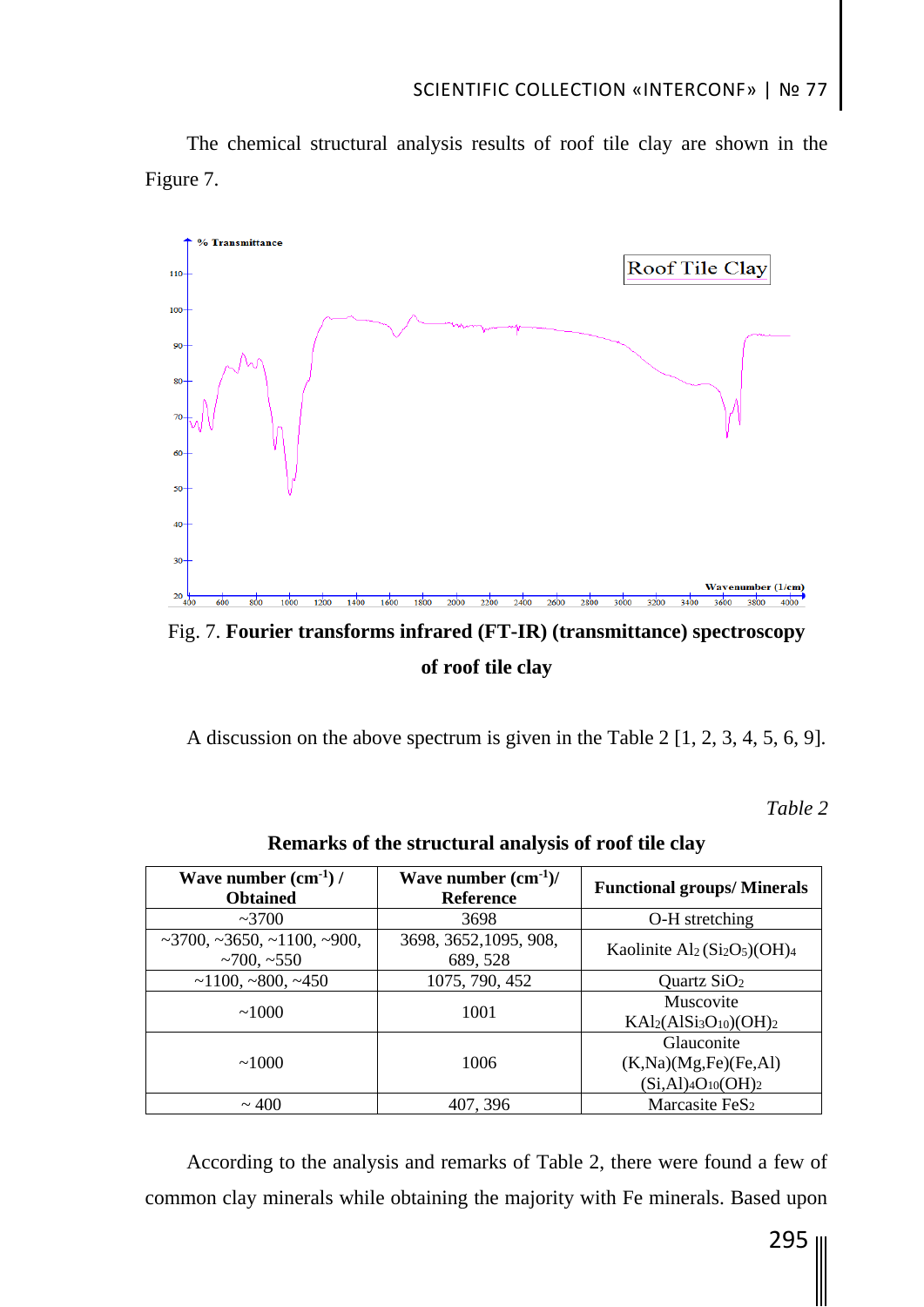the characteristics of such Fe minerals, existing roof tile clay will be useful as a strong adsorption or sorption material for some other metallic elements and some of pathogens.

## **4. Conclusion and Recommendations**

This roof tile was composed with Fe minerals and relatively higher amount of Fe compounds while it is free from hazardous materials. It is possible to recommend some specific industrial uses as follows.

– Sorption material in water treatment applications because of the higher sorption capacity of glauconite and marcasite for heavy metals and unnecessary compounds.

– Strong adsorber for some heavy metals and pathogens in waste water/polluted water and polluted air because of the strong adsorption capacity of kaolinite.

Also it is possible to recommend the analysis of the entire chemical composition of such roof tile clay using an advanced analytical method such as Neutron Activation Analysis (NAA) as a further research activity.

### **5. Acknowledgement**

The author's sincere thank goes to the voluntary material providers and the technical staff members at University of Peradeniya on behalf of their great contributions on the existing research works.

#### **References:**

- 1. Davarcioglu B (2010) Investigation of Central Anatolian region Nigde Dikilitas (Turkey) clays by FTIR spectroscopy. Építőanyag 62: 55–60.
- 2. Maina EW, Wanyika HJ, Gacanja AN (2015) Instrumental Characterization of Montmorillonite Clay by FT-IR and XRD from J.K.U.A.T Farm, in the Republic of Kenya, Chemistry and Materials Research 7: 43-49.
- 3. Chen Y, Zou C, Mastalerz M, Suyun H, Gasaway C, et al. (2015) Applications of Micro-Fourier Transform Infrared Spectroscopy (FTIR) in the Geologica Sciences–A Review, Int J Mol Sci 16: 30223–30250.
- 4. Adamu M.B. (2010) Fourier Transform Infrared Spectroscopic Determination of Shale Minerals in Reservoir Rocks, Nigerian Journal of Basic and Applied Science 18: 6-18.